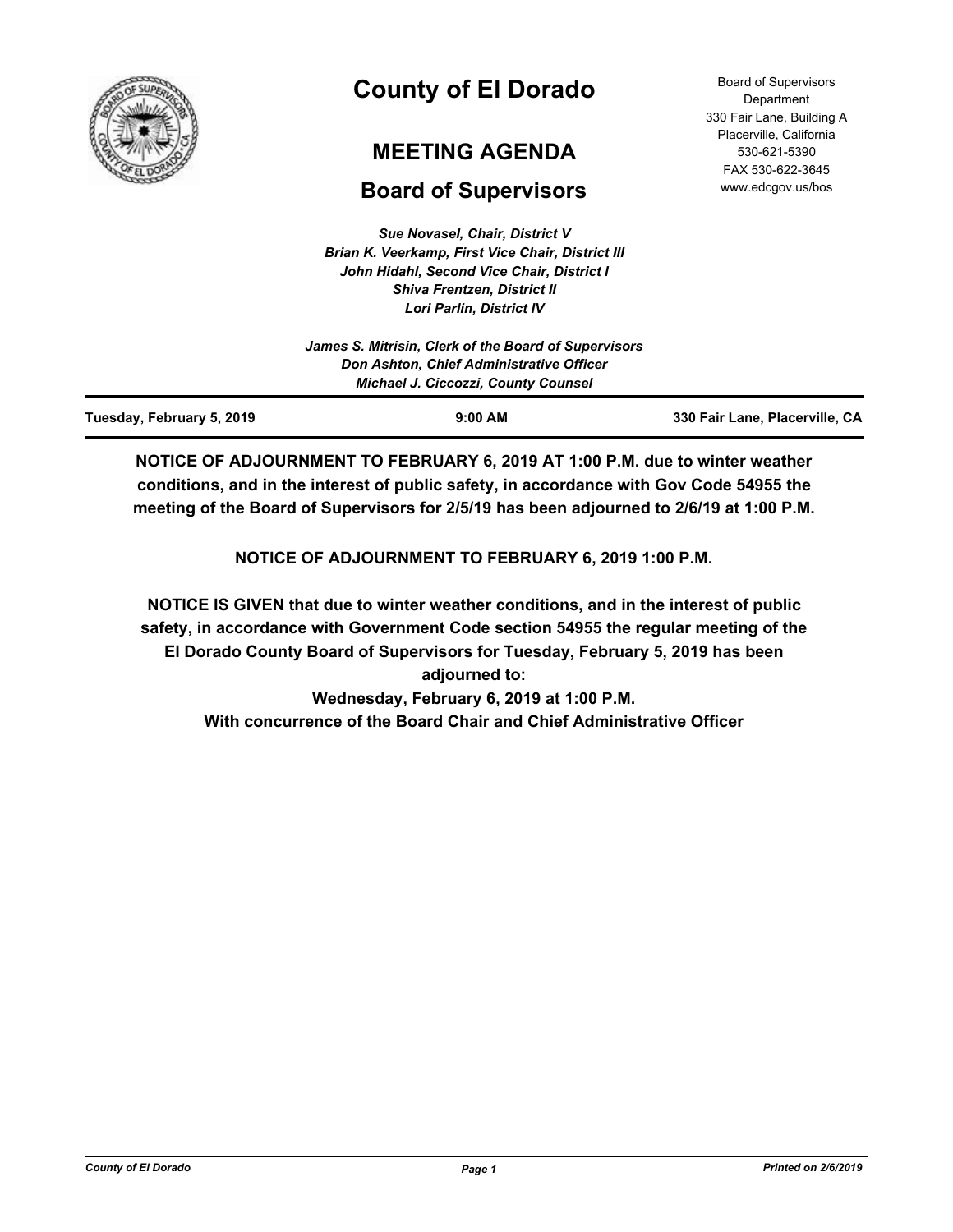## **Vision Statement Safe, healthy and vibrant communities, respecting our natural resources and historical heritage**

### **This institution is an equal opportunity provider and employer.**

Live Web Streaming and archiving of most Board of Supervisors meeting videos, all meeting agendas, supplemental materials and meeting minutes are available on the internet at: http://eldorado.legistar.com/Calendar.aspx

To listen to open session portions of the meeting in real time, dial (530) 621-7603. This specialized dial in number is programmed for listening only and is operable when the audio system inside the meeting room is activated. Please be advised that callers will experience silence anytime the Board is not actively meeting, such as during Closed Session or break periods.

The County of El Dorado is committed to ensuring that persons with disabilities are provided the resources to participate in its public meetings. Please contact the office of the Clerk of the Board if you require accommodation at 530-621-5390 or via email, edc.cob@edcgov.us.

The Board of Supervisors is concerned that written information submitted to the Board the day of the Board meeting may not receive the attention it deserves. The Board Clerk cannot guarantee that any FAX, email, or mail received the day of the meeting will be delivered to the Board prior to action on the subject matter.

The Board meets simultaneously as the Board of Supervisors and the Board of Directors of the Air Quality Management District, In-Home Supportive Services, Public Housing Authority, Redevelopment Agency and other Special Districts.

For Purposes of the Brown Act § 54954.2 (a), the numbered items on this Agenda give a brief description of each item of business to be transacted or discussed. Recommendations of the staff, as shown, do not prevent the Board from taking other action.

Materials related to an item on this Agenda submitted to the Board of Supervisors after distribution of the agenda packet are available for inspection during normal business hours in the public viewing packet located in Building A, 330 Fair Lane, Placerville or in the Board Clerk's Office located at the same address. Such documents are also available on the Board of Supervisors' Meeting Agenda webpage subject to staff's ability to post the documents before the meeting.

## **PROTOCOLS FOR PUBLIC COMMENT**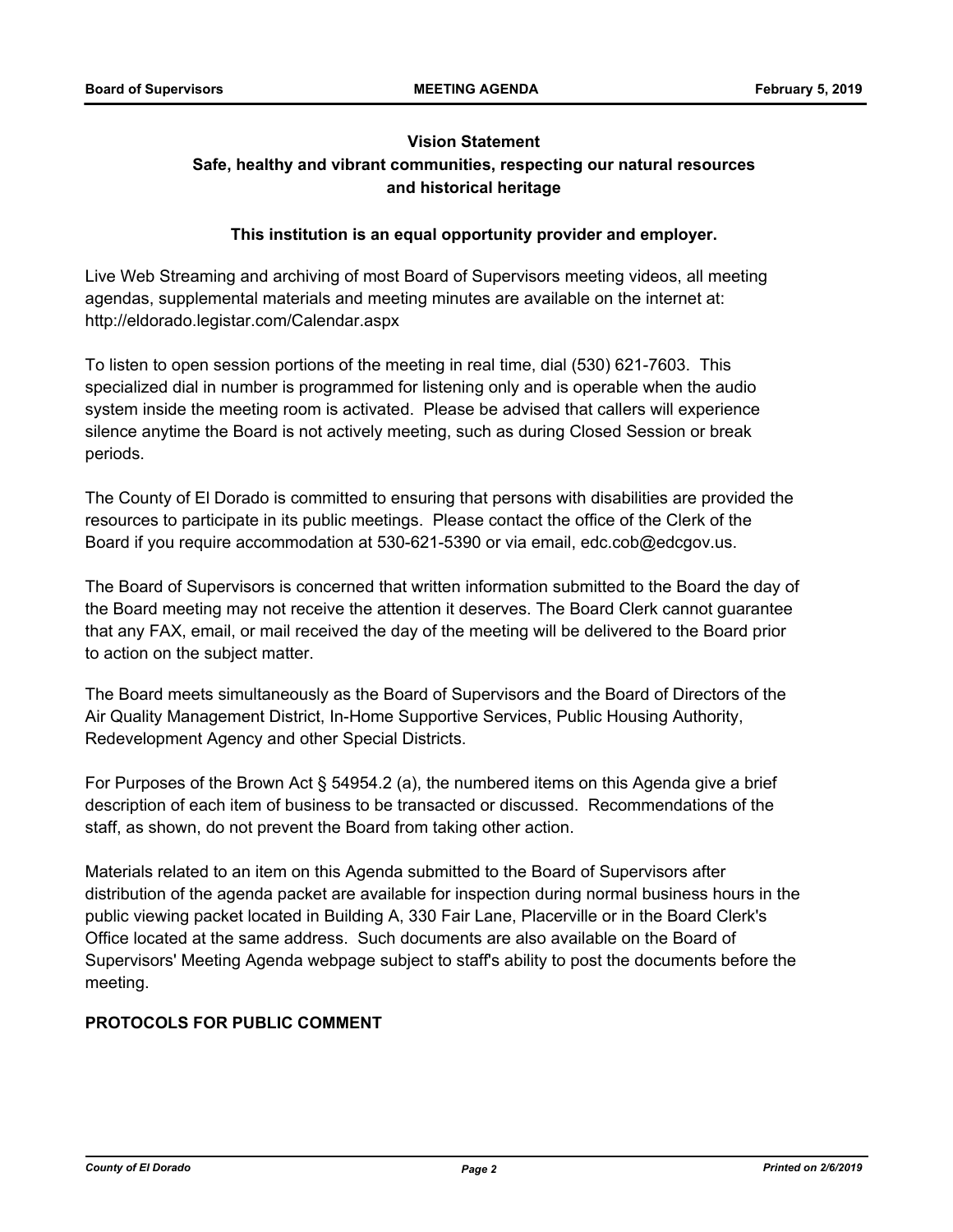Public comment will be received at designated periods as called by the Board Chair.

Public comment on items scheduled for Closed Session will be received before the Board recesses to Closed Session.

Except with the consent of the Board, individuals shall be allowed to speak to an item only once.

On December 5, 2017 the Board adopted the following protocol relative to public comment periods:

Time for public input will be provided at every Board of Supervisors meeting. Individuals will have three minutes to address the Board. Individuals authorized by organizations will have three minutes to present organizational positions and perspectives and may request additional time, up to five minutes. At the discretion of the Board, time to speak by any individual may be modified.

A total of 20 minutes will be allocated for public comment during Open Forum and for each agenda item to be discussed. Public comment on certain agenda items designated and approved by the Board may be treated differently with specific time limits per speaker or a limit on the total amount of time designated for public comment. It is the intent of the Board that quasi-judicial matters have additional flexibility depending upon the nature of the issue.

Individual Board members may ask clarifying questions but will not engage in substantive dialogue with persons providing input to the Board.

If a person providing input to the Board creates a disruption by refusing to follow Board guidelines, the Chair of the Board may take the following actions.

Step 1. Request the person adhere to Board guidelines. If the person refuses, the Chair may ask the Clerk to turn off the speaker's microphone.

Step 2. If the disruption continues, the Chair may order a recess of the Board meeting.

Step 3. If the disruption continues, the Chair may order the removal of the person from the Board meeting.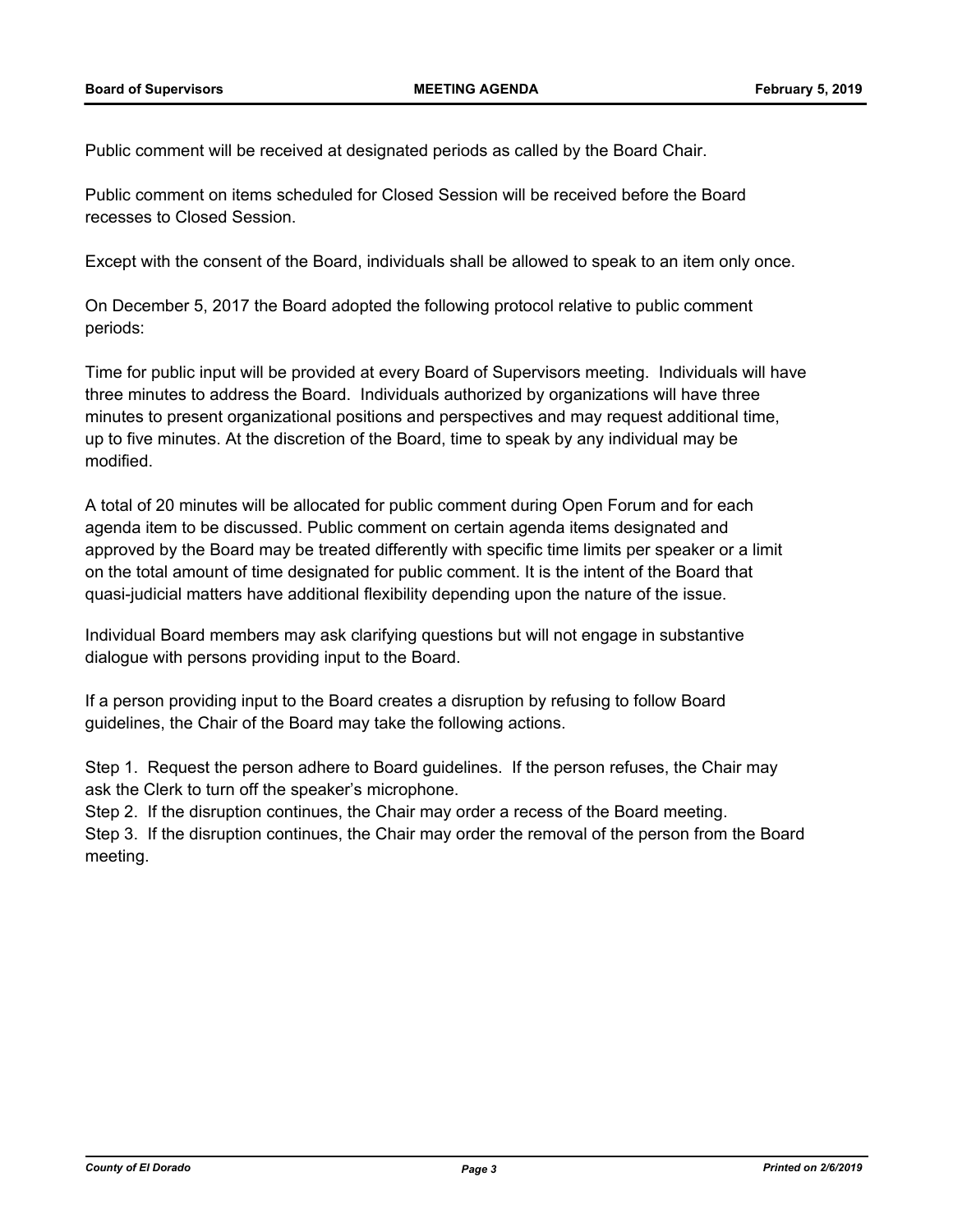#### **9:00 A.M. - CALL TO ORDER**

#### **INVOCATION AND PLEDGE OF ALLEGIANCE TO THE FLAG**

#### **ADOPTION OF THE AGENDA AND APPROVAL OF CONSENT CALENDAR**

The Board may make any necessary additions, deletions or corrections to the agenda including moving items to or from the Consent Calendar and adopt the agenda and the Consent Calendar with one single vote. A Board member may request an item be removed from the Consent Calendar for discussion and separate Board action. At the appropriate time as called by the Board Chair, members of the public may make a comment on matters on the Consent Calendar prior to Board action.

#### **OPEN FORUM**

Open Forum is an opportunity for members of the public to address the Board of Supervisors on subject matter that is not on their meeting agenda and within their jurisdiction. Public comments during Open Forum are limited to three minutes per person. Individuals authorized by organizations will have three minutes to present organizational positions and perspectives and may request additional time, up to five minutes. The total amount of time reserved for Open Forum is 20 Minutes.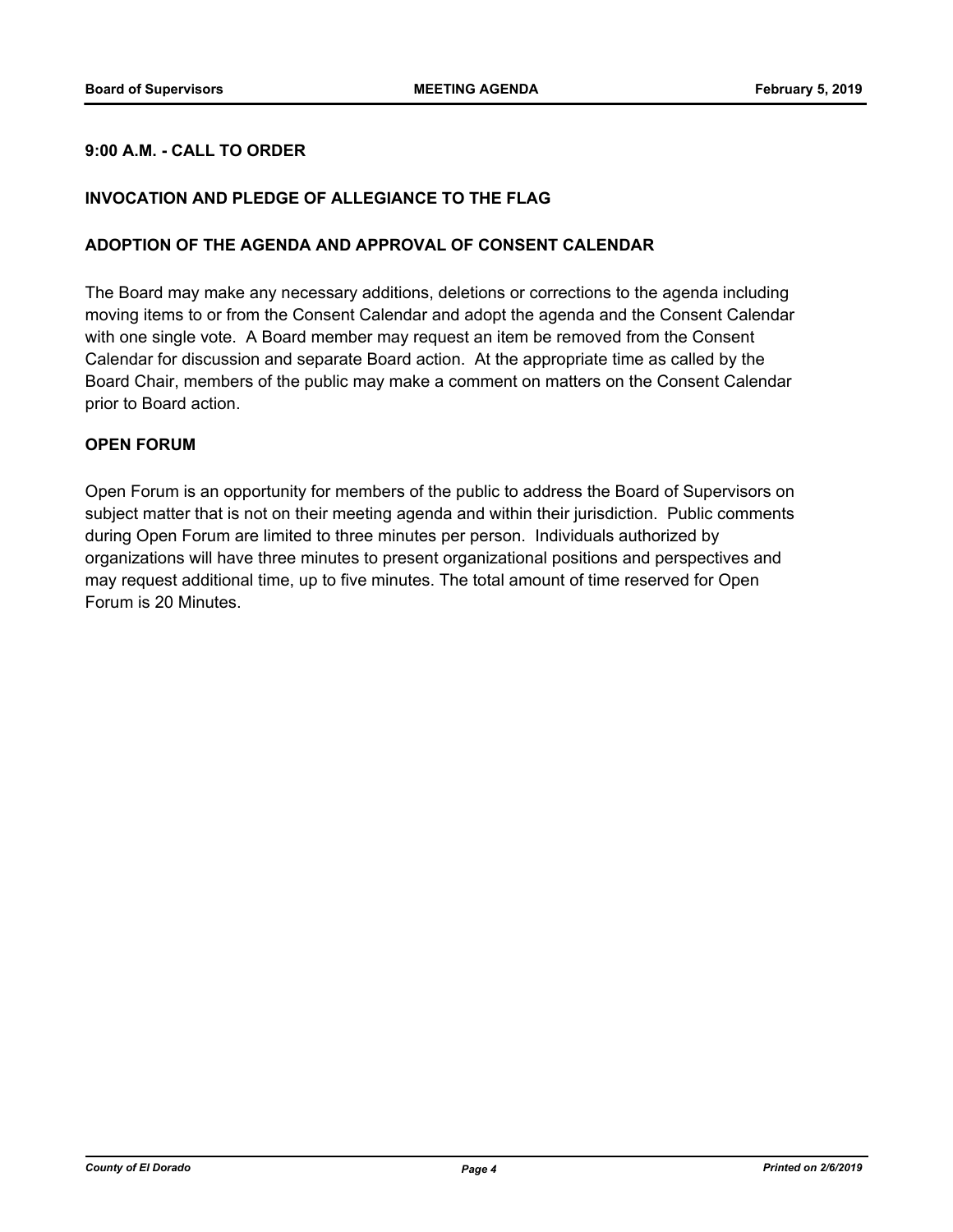#### **CONSENT CALENDAR**

**1.** [19-0184](http://eldorado.legistar.com/gateway.aspx?m=l&id=/matter.aspx?key=25504) Clerk of the Board recommending the Board approve the Minutes from the regular meeting of the Board on January 29, 2019 and the special meeting of the Board on January 30, 2019.

#### **GENERAL GOVERNMENT - CONSENT ITEMS**

- **2.** [16-0305](http://eldorado.legistar.com/gateway.aspx?m=l&id=/matter.aspx?key=20961) Chief Administrative Office recommending the Board find that a state of emergency continues to exist in El Dorado County as a result of unprecedented tree mortality due to drought conditions and related bark beetle infestations. (Cont. 1/29/19, Item 3)
- **3.** [19-0129](http://eldorado.legistar.com/gateway.aspx?m=l&id=/matter.aspx?key=25450) Chief Administrative Office and Probation Department recommending the Board consider the following: 1) Approve and authorize the Chair to sign Lease Agreement 611-L1311 (FENIX 1002) Amendment V, with EL Dorado Foothills, LLC, for Department office spaces located at 3974 Durock Road, to extend the agreement for five (5) years through March 31, 2024, with one (1) renewal option for three (3) years; and 2) Authorize the Purchasing Agent, or designee, to execute further documents relating to lease agreement 611-L1311, including future Options and Amendments that do not affect rates, contingent upon approval by County Counsel and Risk management.

#### **FUNDING:** General Fund.

**4.** [19-0142](http://eldorado.legistar.com/gateway.aspx?m=l&id=/matter.aspx?key=25462) Clerk of the Board, in collaboration with the Chief Administrative Office and County Counsel, recommending the Board adopt revisions to the following Board policies pursuant to Strategic Plan Good Governance Objective 2.2: 1) A-1 Development and Distribution of Board of Supervisors Policies; 2) A-2 Guidelines for Writing Board of Supervisors Policies; and 3) A-3 Ordinances - New or Amended.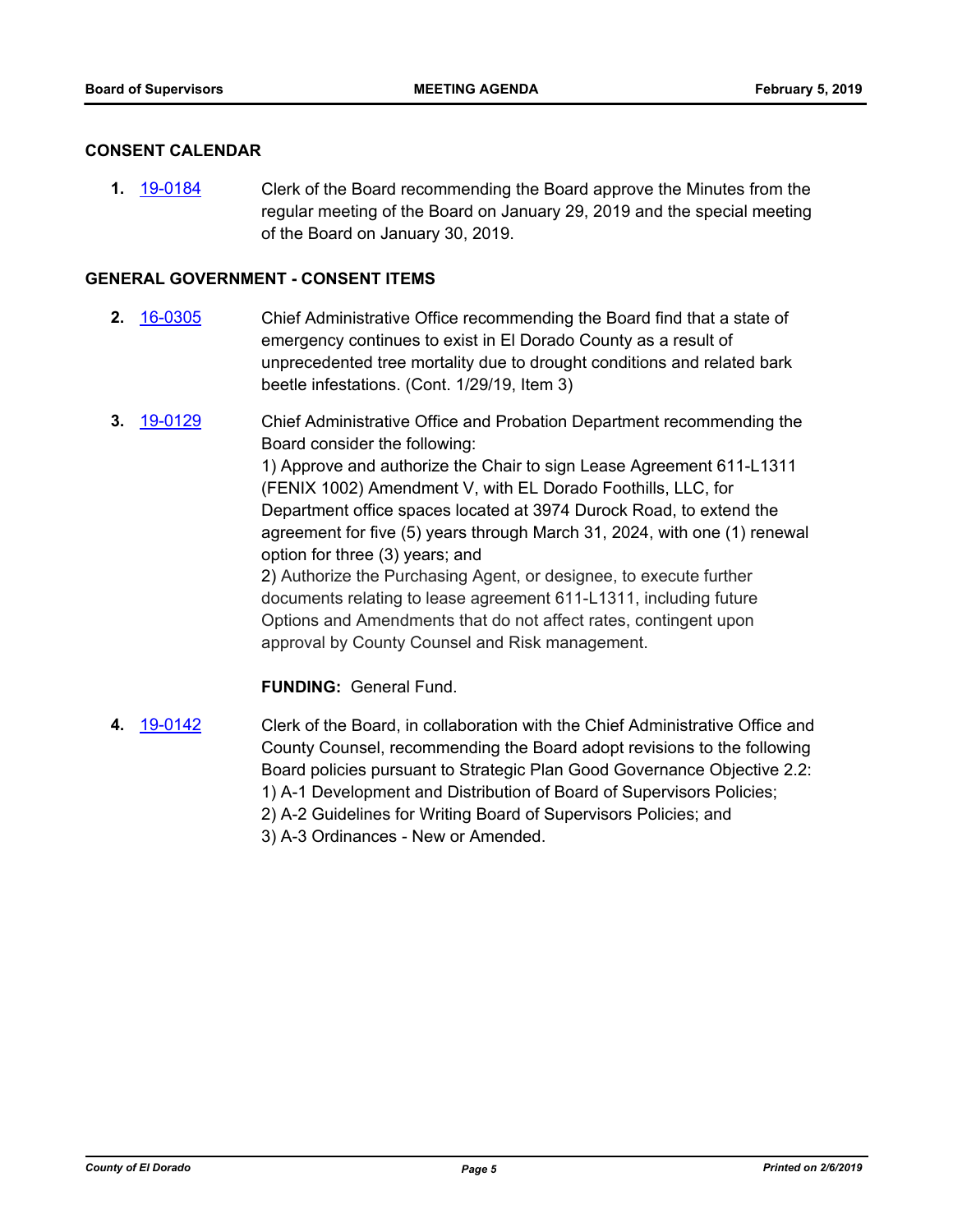**5.** [19-0086](http://eldorado.legistar.com/gateway.aspx?m=l&id=/matter.aspx?key=25407) Human Resources, Risk Management Division, recommending the Board: 1) Approve and authorize the Purchasing Agent to sign agreement 3668 with California State Association of Counties Excess Insurance Authority (CSAC EIA) for Risk Consultant Services for a term beginning upon execution and ending December 31, 2019, with a not-to-exceed amount of \$100,000;

> 2) Make findings that it is more economical and feasible to contract with CSAC EIA for consulting services; and

> 3) Authorize the Director of Human Resources, or designee, to execute further documents related to Agreement for Services 3668, including amendments which do not increase the hourly rate or not-to-exceed amount, and contingent upon approval by County Counsel and Risk Management.

**FUNDING:** Risk Management Fund.

**6.** [19-0001](http://eldorado.legistar.com/gateway.aspx?m=l&id=/matter.aspx?key=25322) Registrar of Voters recommending the Board consider the following: 1) Approve and authorize the Chair to sign Resolution **016-2019** for a Grant Fund Agreement of \$25,000 from date of execution through June 30, 2021, available under the Help America Vote Act Section 101 for the "improvement of the administration of elections";

2) Approve and authorize a budget amendment to increase revenue and appropriations to the Elections Department for Fiscal Year 2018-19 for \$25,000; and

3) Authorize the Registrar of Voters to execute Grant Funding Agreement No. 18G26109.

**FUNDING:** 100% Federal Funding.

**7.** [19-0150](http://eldorado.legistar.com/gateway.aspx?m=l&id=/matter.aspx?key=25470) Supervisor Novasel, based upon the recommendation of the First 5 El Dorado Children and Families Commission, recommending the Board make the following appointments to the First 5 El Dorado Children and Families Commission: Reappoint Ed Manansala, Education Representative, Term Expiration 02/05/2022; and Appoint Don Semon, El Dorado County Health Officer, Term Expiration 02/05/2022.

*County of El Dorado Page 6 Printed on 2/6/2019*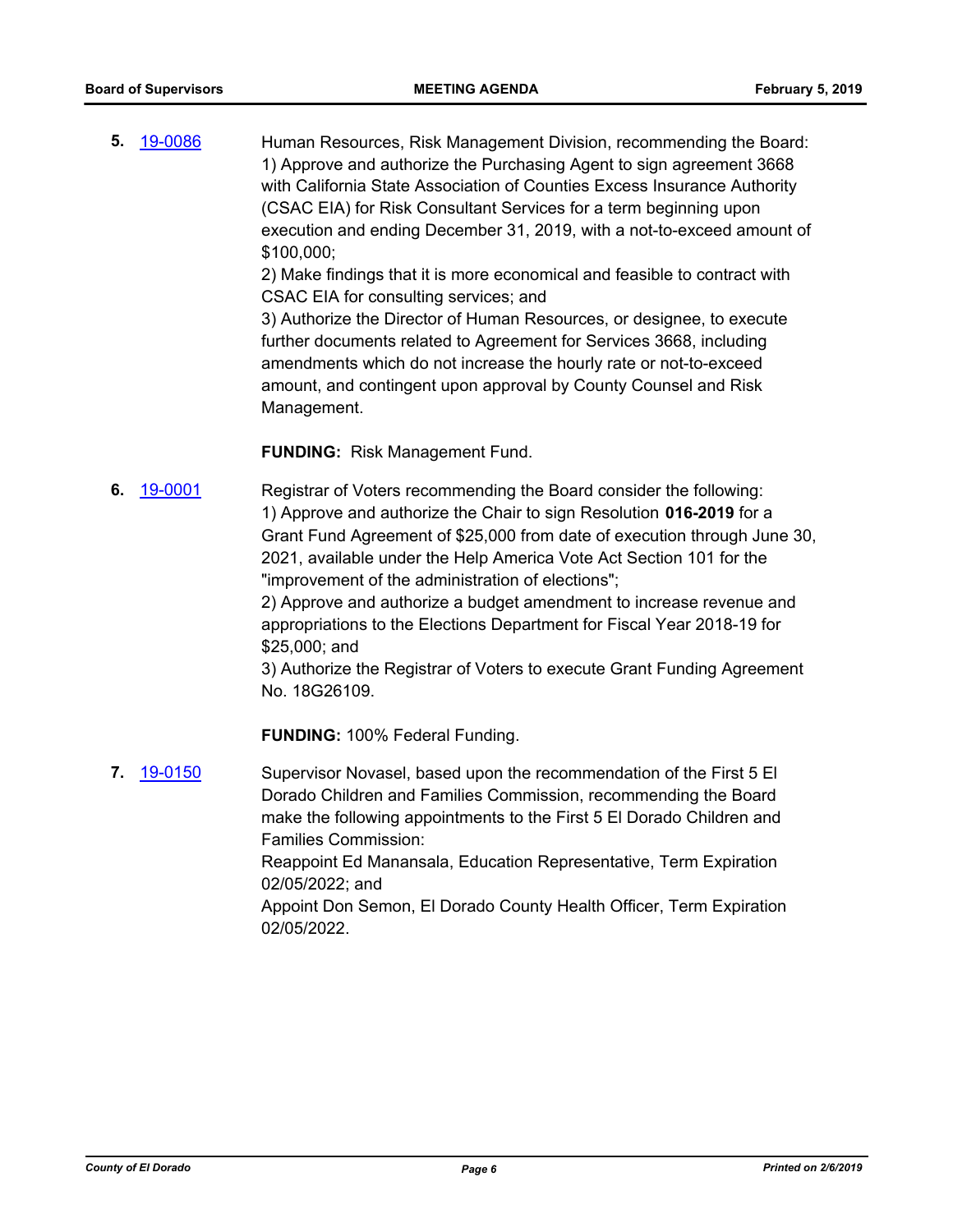#### **HEALTH AND HUMAN SERVICES - CONSENT ITEMS**

**8.** [18-1904](http://eldorado.legistar.com/gateway.aspx?m=l&id=/matter.aspx?key=25254) Health and Human Services Agency recommending the Board: 1) Approve and authorize the Chair to sign Amendment 1 to Agreement for Services 847 with BHC Sierra Vista, Inc. doing business as (dba) Sierra Vista Hospital, Inc., for the provision of acute inpatient mental health services, for the perpetual term from June 10, 2014 until terminated, increasing the maximum obligation per fiscal year by \$100,000, effective upon contract execution, for a new total obligation of \$300,000 per fiscal year;

> 2) Make findings in accordance with County Ordinance 3.13.030 that it is more economical and feasible to contract with BHC Sierra Vista, Inc. dba Sierra Vista Hospital, Inc. for services provided under this Agreement 847 because the County has neither the staff nor facilities to perform said services; and

> 3) Authorize the Purchasing Agent, or designee, to execute further documents relating to Agreement for Services 847, including amendments which do not increase the maximum dollar amount or term of the Agreement, and contingent upon approval by County Counsel and Risk Management.

**FUNDING:** 1991 and 2011 Mental Health Realignment.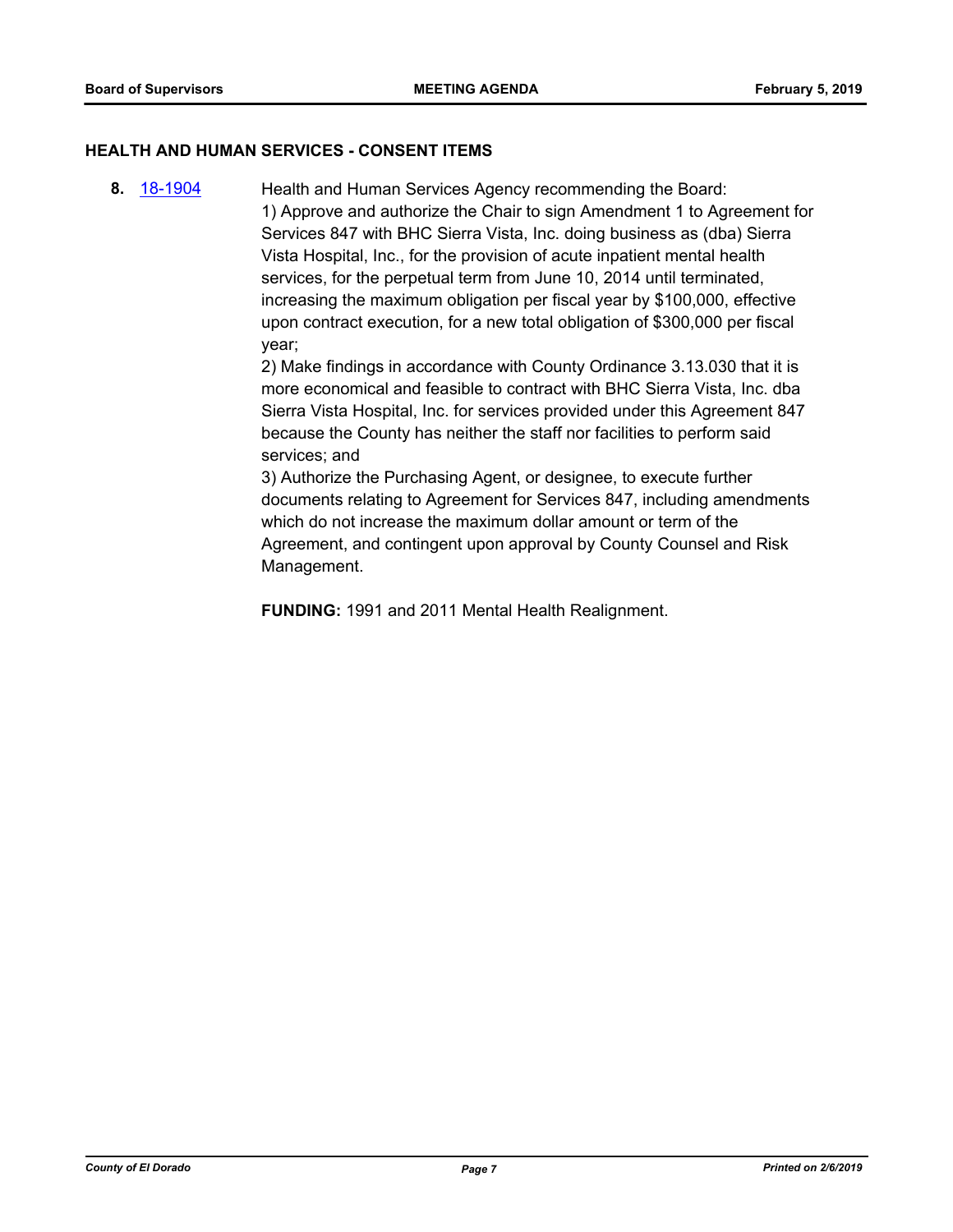**9.** [19-0063](http://eldorado.legistar.com/gateway.aspx?m=l&id=/matter.aspx?key=25384) Health and Human Services Agency recommending the Board: 1) Approve and authorize the Chair to sign Amendment 1 to Agreement for Services 212 (101-S1810) with Teri Gelgood, doing business as Creating Joy Now, for the provision of Therapeutic Counseling and Parenting Classes, increasing the maximum obligation by \$150,000 effective upon execution of Amendment 1, for a new maximum contractual obligation of \$215,477, with no change to the term of November 1, 2017 through August 31, 2020; 2) Make findings in accordance with County Ordinance 3.13.030 that it is more economical and feasible to contract with Teri Gelgood, doing business as Creating Joy Now for services provided under this Agreement 212 because the County lacks the licensed staff to perform said services; and 3) Authorize the Purchasing Agent, or designee, to execute further documents relating to Agreement for Services 212, including amendments which do not increase the maximum dollar amount or term of the Agreement, and contingent upon approval by County Counsel and Risk Management. **FUNDING:** 28% Federal and 72% Realignment. Funding sources are Title IV-B, Temporary Assistance for Needy Families Emergency Assistance TANF EA, and Social Services Realignment. The determination to use either Title IV-B or TANF EA is based on the individual client's circumstances. **10.** [19-0125](http://eldorado.legistar.com/gateway.aspx?m=l&id=/matter.aspx?key=25446) Health and Human Services Agency recommending the Board: 1) Approve and authorize the Chair to sign non-financial Memorandum of Understanding 3344 (MOU) with Blue Cross of California Partnership Plan, Inc. (Anthem), establishing the roles and responsibilities in the provision of Substance Abuse Disorder services for the beneficiaries of the Medi-Cal Managed Care program administered by Anthem, for a perpetual term beginning upon final execution of the MOU; 2) Authorize the Chair to execute further documents relating to the MOU, including amendments that do not increase the maximum dollar amount or term of the MOU, and contingent upon approval by County Counsel; and 3) Authorize the Director of the Health and Human Services Agency, or designee, to execute any administrative documents relating to said MOU including required fiscal and programmatic reports.

**FUNDING:** This is a non-financial MOU.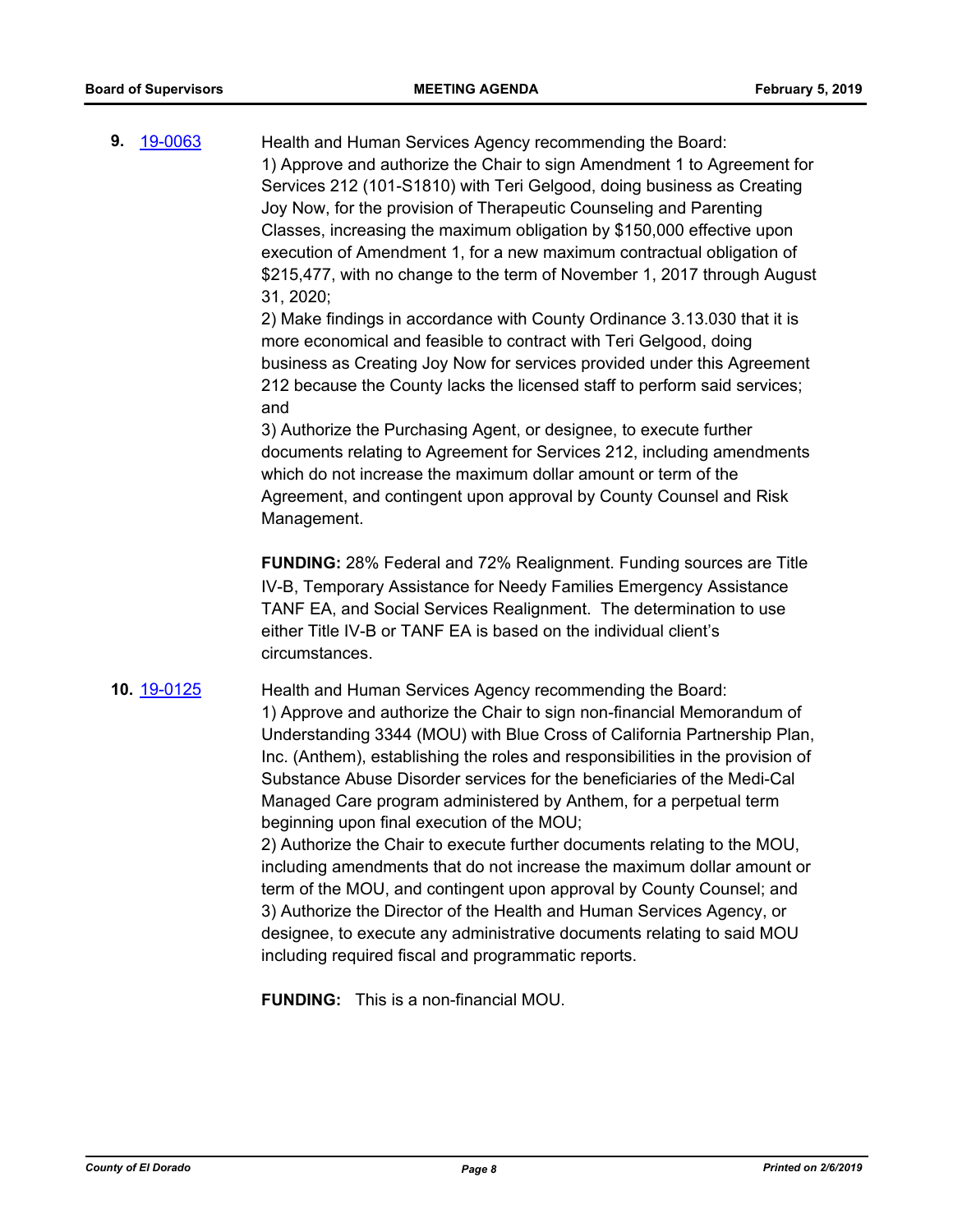**11.** [19-0143](http://eldorado.legistar.com/gateway.aspx?m=l&id=/matter.aspx?key=25463) Health and Human Services Agency recommending the Board adopt a Proclamation recognizing February 2019 as National Children's Dental Health Month to promote the importance of developing good oral health habits at a young age.

**FUNDING:** N/A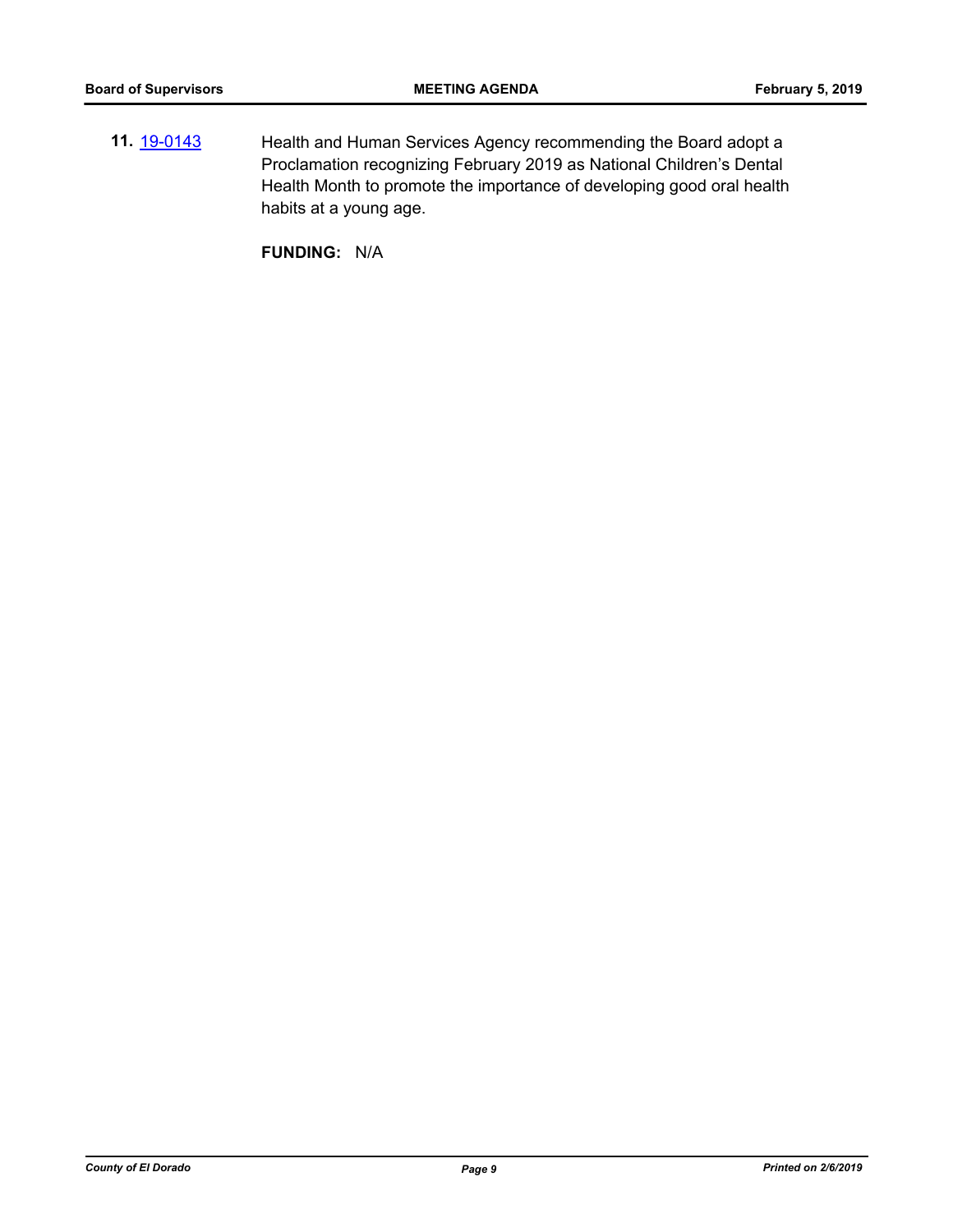#### **LAND USE AND DEVELOPMENT - CONSENT ITEMS**

**12.** [18-1843](http://eldorado.legistar.com/gateway.aspx?m=l&id=/matter.aspx?key=25193) Department of Transportation recommending the Board consider the following pertaining to the Safety Countermeasures at Various Locations Maintenance Project, 49320/36201034, Contract 3630: 1) Approve and authorize the Chair to sign a Budget Transfer in the amount of \$2,784,600, increasing overall budget appropriations for Fiscal Year 2018-19 to accommodate projected expenditures (4/5 vote required); 2) Approve and adopt the Plans and Contract Documents and authorize the Chair to sign the Plans; and 3) Authorize advertisement for construction bids.

> **FUNDING:** Highway Safety Improvement Program Funds (100%). (Federal Funds)

**13.** [18-1935](http://eldorado.legistar.com/gateway.aspx?m=l&id=/matter.aspx?key=25285) Department of Transportation recommending the Board approve and authorize the Chair to sign a Grant Deed transferring fee simple title to the California Department of Transportation for portions of certain parcels acquired for the U.S. Highway 50 HOV Lane, Phase 0 Project.

#### **FUNDING:** N/A

**14.** [19-0009](http://eldorado.legistar.com/gateway.aspx?m=l&id=/matter.aspx?key=25330) Department of Transportation recommending the Board approve and authorize the Chair to sign Agreement for Funding of Right of Way Acquisition Costs 18-54899 with Lennar Winncrest, LLC pertaining to construction of Morrison Road - Tierra de Dios Drive to Hollow Oak Road.

**FUNDING:** Developer Funded.

**15.** [19-0008](http://eldorado.legistar.com/gateway.aspx?m=l&id=/matter.aspx?key=25329) Surveyor's Office recommending the Board adopt and authorize the Chair to sign Resolution **011-2019** for Abandonment of Easement 18-0024 to vacate a Public Utility easement on Lot 38 of "Cambridge Oaks Unit No. 1", recorded at Book H of Subdivisions at Page 144, identified as Assessor's Parcel 119-294-25.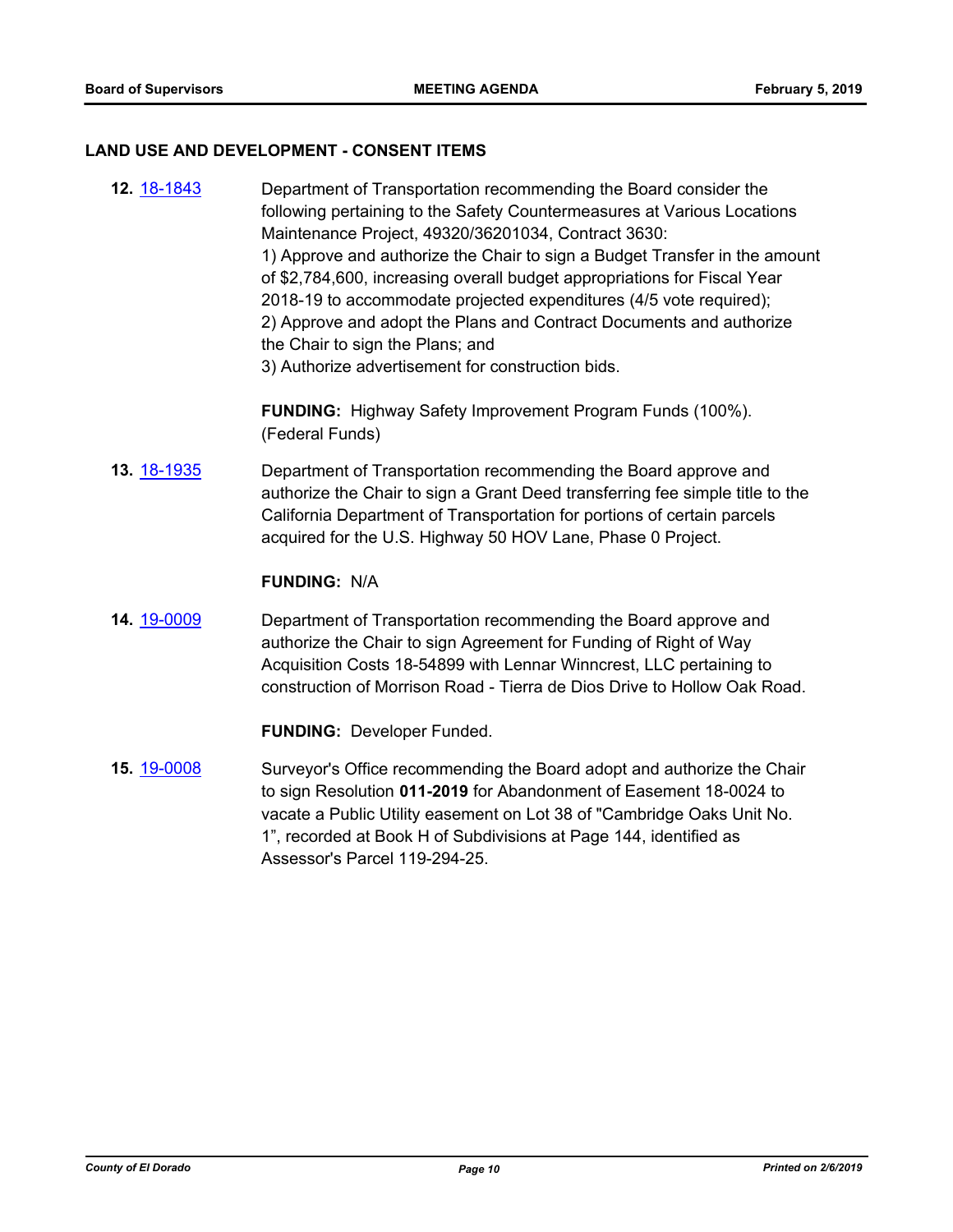#### **LAW AND JUSTICE - CONSENT ITEMS**

**16.** [19-0053](http://eldorado.legistar.com/gateway.aspx?m=l&id=/matter.aspx?key=25374) Sheriff's Office recommending the Board approve the following: 1) Award Bid 19-204-036 for the purchase of Juniper Networks Network Components & License for Maintenance and Support to the low qualified bidder, Zones, LLC of Auburn, WA; and 2) Authorize the Purchasing Agent to issue a purchase order in the amount of \$121,676.69 plus applicable sales tax.

**FUNDING:** General Fund.

## **END CONSENT CALENDAR**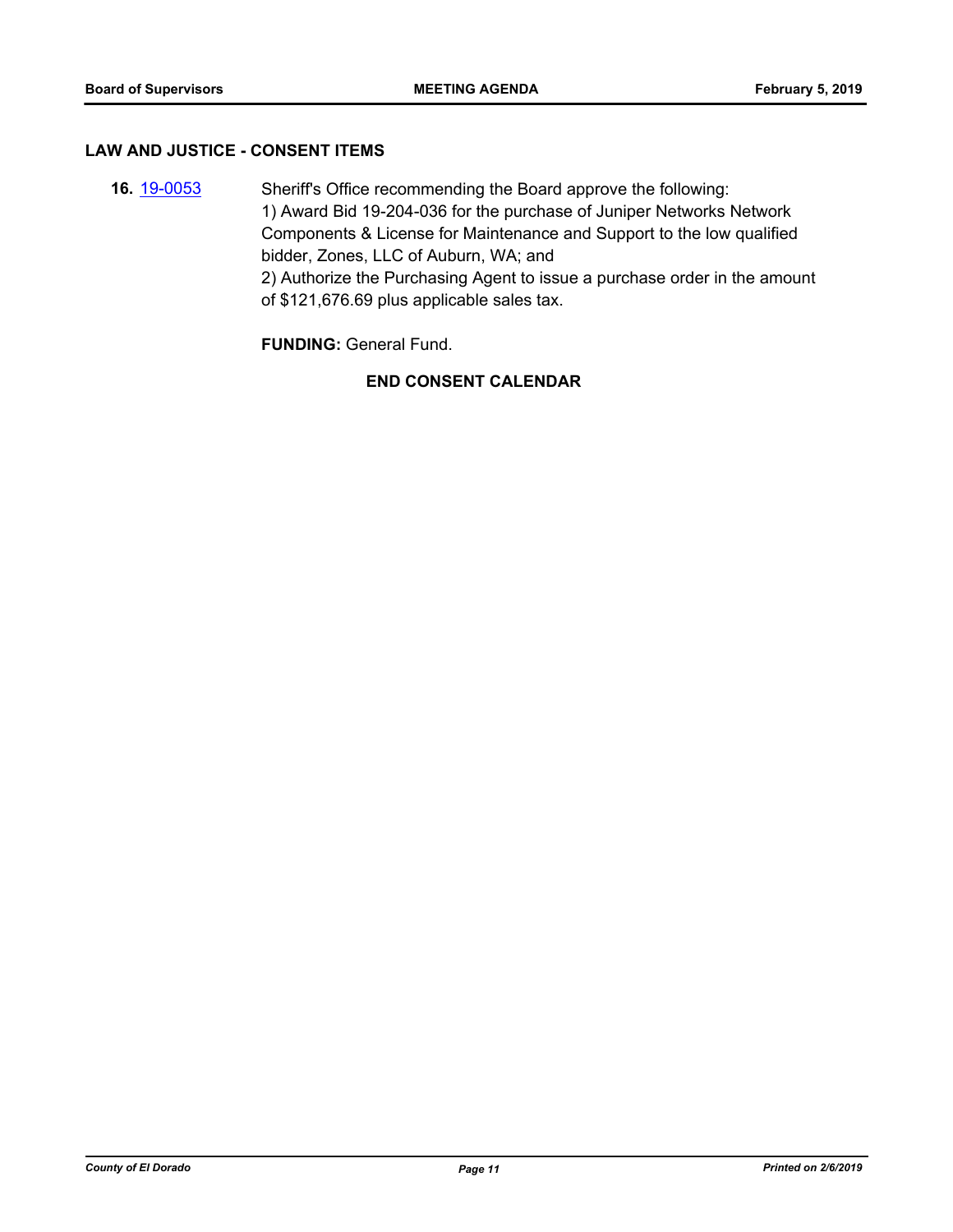#### **10:00 A.M. - TIME ALLOCATION**

**17.** [19-0170](http://eldorado.legistar.com/gateway.aspx?m=l&id=/matter.aspx?key=25490) Chief Administrative Officer and Chief Probation Officer recommending the Board approve one of the following two options for the continued development of the Placerville Juvenile Detention and Treatment facility, located at the previously identified and approved construction site located on Fair Lane, Placerville:

> 1) Authorize the construction of a 20-bed facility, confirming the previously approved scope of the facility, and increasing the current General Fund cost by \$4.8 million, for a total not to exceed cost of \$15.5 million, OR 2) Authorize the construction of a 30-bed facility, configured as outlined in the staff report, increasing the currently approved scope of the facility by 10 beds, and increasing the General Fund cost by \$7.3 million, for a total not to exceed cost of \$18 million.

Additionally, it is recommended the Board provide conceptual approval to move forward with the following:

3) Closure of the existing Juvenile Detention Facility in Placerville, effective June 30, 2019;

4) A reduction in force commensurate with the closure of the Juvenile Detention Facility in Placerville and direct staff to return to the Board with the specific amendment to the Authorized Personnel Resolution and related budget transfer;

5) The subsequent closure of the South Lake Tahoe Juvenile Treatment Center upon completion of the new Placerville Juvenile Detention and Treatment facility; and

6) Direct staff to explore alternative uses of the South Lake Tahoe Juvenile Treatment Center which would remain in compliance with allowable uses of that facility based on grant restrictions associated with the original construction of the facility, as discussed in the staff report. (Est. Time: 1 Hr.) (Cont. 1/29/19, Item 27)

**FUNDING:** SB 81 Funds and General Fund.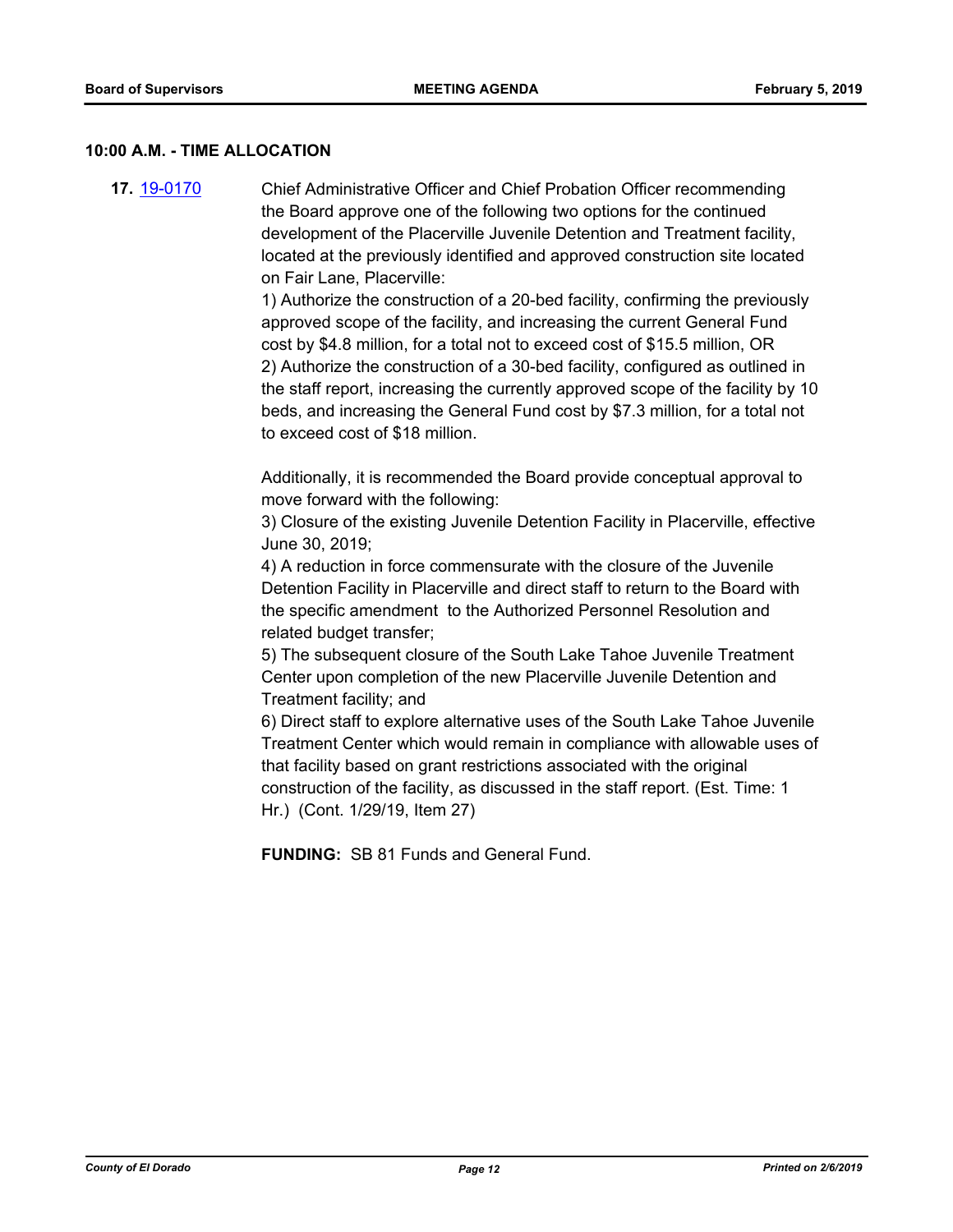#### **DEPARTMENT MATTERS (Items in this category may be called at any time)**

**18.** [19-0172](http://eldorado.legistar.com/gateway.aspx?m=l&id=/matter.aspx?key=25492) Chief Administrative Office, Procurement and Contracts Division, recommending the Board: 1) Waive the competitive bidding requirements for the provision of commercial cardlock fueling services, as authorized by ordinance section 3.12.160 (F), finding that the extension is necessary in order to avoid an interruption of County business; 2) Retroactively approve and authorize the Purchasing Agent to sign Agreement 3683 with Hunt and Sons, Inc., in an amount not to exceed \$1,000,000 for the period of January 24, 2019 through January 23, 2020 to provide commercial cardlock fueling services for all County-owned vehicles; and 3) Authorize the Purchasing Agent to execute Amendments which do not

affect the term or total not-to-exceed amount of the agreement. (Est. Time: 5 Min.)

**FUNDING:** Various - General and Non General Fund.

- **19.** [19-0069](http://eldorado.legistar.com/gateway.aspx?m=l&id=/matter.aspx?key=25390) Chief Administrative Office recommending the Board receive informational presentations from the listed Departments as part of the preparation for the Fiscal Year 2019-20 Budget development process:
	- 1) Probation Department;
	- 2) Public Defender;
	- 3) Recorder-Clerk; and
	- 4) Elections. (Est. Time: 1 Hr.)

#### **ITEMS TO/FROM SUPERVISORS**

#### **CAO UPDATE**

#### **ADJOURNMENT**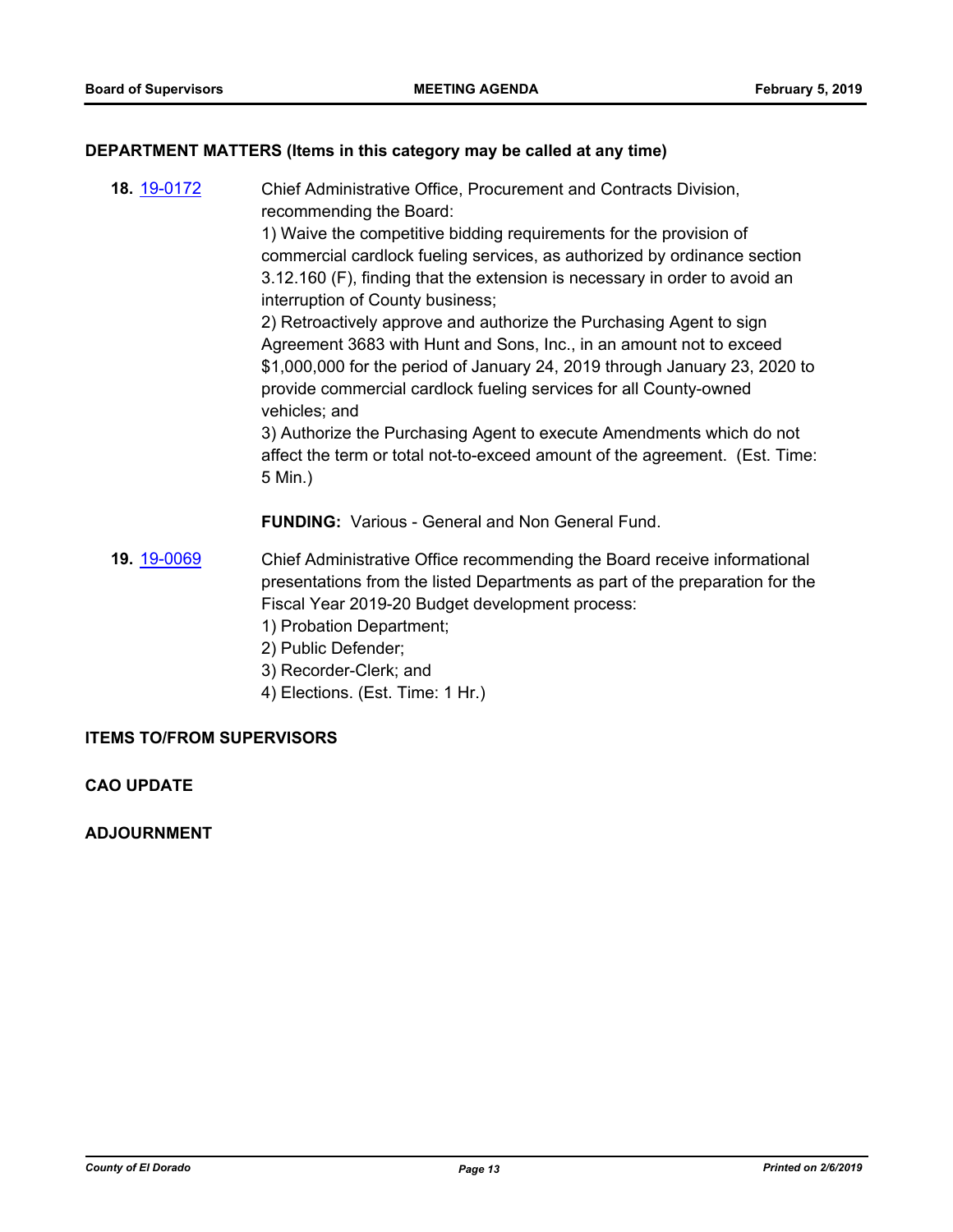## **CLOSED SESSION**

| 20. 19-0109        | <b>Pursuant to Government Code Section 54957.6 - Conference with</b>                                                                                                                                  |  |
|--------------------|-------------------------------------------------------------------------------------------------------------------------------------------------------------------------------------------------------|--|
|                    | Labor Negotiator: County Negotiator: Director of Human Resources                                                                                                                                      |  |
|                    | and/or designee. Employee organizations: Operating Engineers Local 3                                                                                                                                  |  |
|                    | representing employees in the Trades & Crafts and Corrections                                                                                                                                         |  |
|                    | Bargaining Units; Deputy Sheriffs Association representing employees in<br>the Law Enforcement Unit; El Dorado County Managers' Association, and                                                      |  |
|                    | El Dorado County Deputy County Counsel Association (Est. Time: 20                                                                                                                                     |  |
|                    | Min.)                                                                                                                                                                                                 |  |
| 21. 19-0192        | Conference with Legal Counsel - Existing Litigation pursuant to<br>Government Code Section 54956.9(d)(1). Title: Newtown Preservation<br>Society and Wanda Nagel v. County of El Dorado and El Dorado |  |
|                    | County Board of Supervisors (El Dorado County Superior Court Case<br>PC 20190037) Number of potential cases: (1). (Est. Time: 15 Min.)                                                                |  |
| 22. 19-0110        | Conference with Legal Counsel - Initiation of Litigation pursuant to<br>Government Code section 54956.9(d)(4) Number of potential cases: (1).<br>(Est. Time: 15 Min.) (Cont. 1/29/19, Item 34)        |  |
| 23. 19-0137        | <b>Pursuant to Government Code Section 54957- Public Employee</b><br>Performance Evaluation. Title: Clerk of the Board of Supervisors. (Est.<br>Time: 20 Min.)                                        |  |
| <b>24.</b> 19-0138 | <b>Pursuant to Government Code Section 54957- Public Employee</b><br>Performance Evaluation. Title: Director of Library Services. (Est. Time:                                                         |  |

20 Min.)